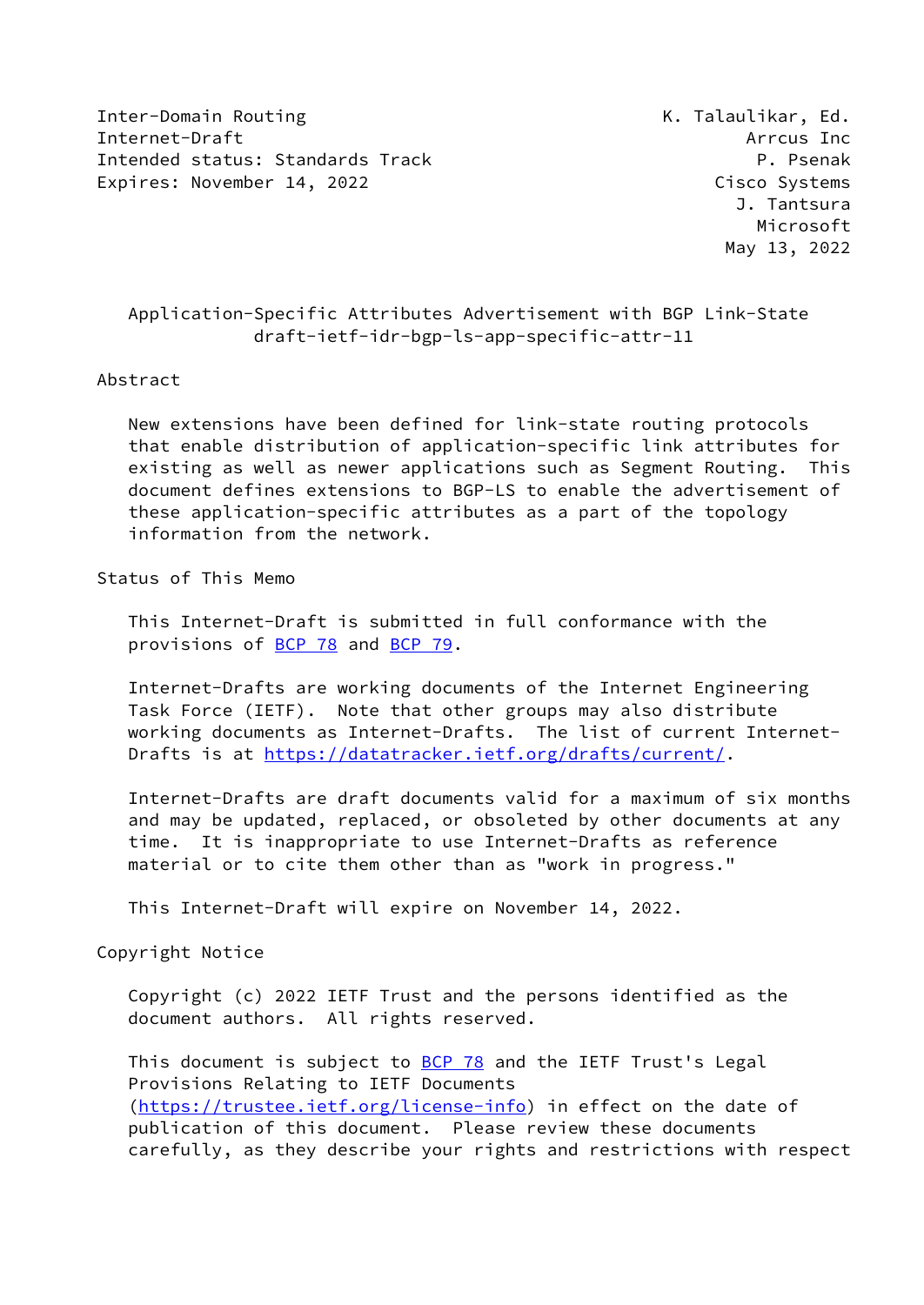<span id="page-1-1"></span> to this document. Code Components extracted from this document must include Simplified BSD License text as described in Section 4.e of the Trust Legal Provisions and are provided without warranty as described in the Simplified BSD License.

## Table of Contents

|                                                | $\overline{2}$          |
|------------------------------------------------|-------------------------|
|                                                | $\overline{\mathbf{3}}$ |
| Application Specific Link Attributes TLV<br>2. | $\overline{\mathbf{3}}$ |
| Application-Specific Link Attributes<br>3.     | $\overline{4}$          |
| 4.                                             | $\overline{5}$          |
| 5.                                             | 8                       |
| 6.                                             | 8                       |
| Manageability Considerations<br>7.             | <u>୍ର</u>               |
| 8.                                             | <u>9</u>                |
| 9.                                             | <u>g</u>                |
|                                                | <u> 10</u>              |
| Normative References<br>10.1.                  | 10                      |
| 10.2. Informative References                   | 10                      |
| Authors' Addresses                             | 11                      |
|                                                |                         |

### <span id="page-1-0"></span>[1](#page-1-0). Introduction

 BGP Link-State [\[RFC7752](https://datatracker.ietf.org/doc/pdf/rfc7752)] enables the distribution of the link-state topology information from link-state routing protocols (viz., IS-IS [\[RFC1195](https://datatracker.ietf.org/doc/pdf/rfc1195)], OSPFv2 [[RFC2328](https://datatracker.ietf.org/doc/pdf/rfc2328)] and OSPFv3 [\[RFC5340](https://datatracker.ietf.org/doc/pdf/rfc5340)]) to an application like a controller or Path Computation Engine (PCE) via BGP. The controller/PCE gets the end-to-end topology information across IGP domains so it can perform path computations for use cases like end to-end traffic engineering (TE).

 The link-state topology information distributed via BGP-LS includes link attributes that were originally defined for traditional MPLS Traffic Engineering (i.e., using RSVP-TE [\[RFC3209](https://datatracker.ietf.org/doc/pdf/rfc3209)]) or GMPLS [\[RFC4202](https://datatracker.ietf.org/doc/pdf/rfc4202)]) applications. In recent years new applications, such as Segment Routing (SR) Policy [\[RFC8402](https://datatracker.ietf.org/doc/pdf/rfc8402)] and Loop-Free Alternates (LFA) [\[RFC5286](https://datatracker.ietf.org/doc/pdf/rfc5286)], that also make use of link attributes have been introduced. [\[RFC8919](https://datatracker.ietf.org/doc/pdf/rfc8919)] and [[RFC8920\]](https://datatracker.ietf.org/doc/pdf/rfc8920) define extensions for IS-IS and OSPF respectively that enable advertising application-specific link attributes for these and other future applications. This has resulted in the need for a similar BGP-LS extension to include this additional link-state topology information from the link-state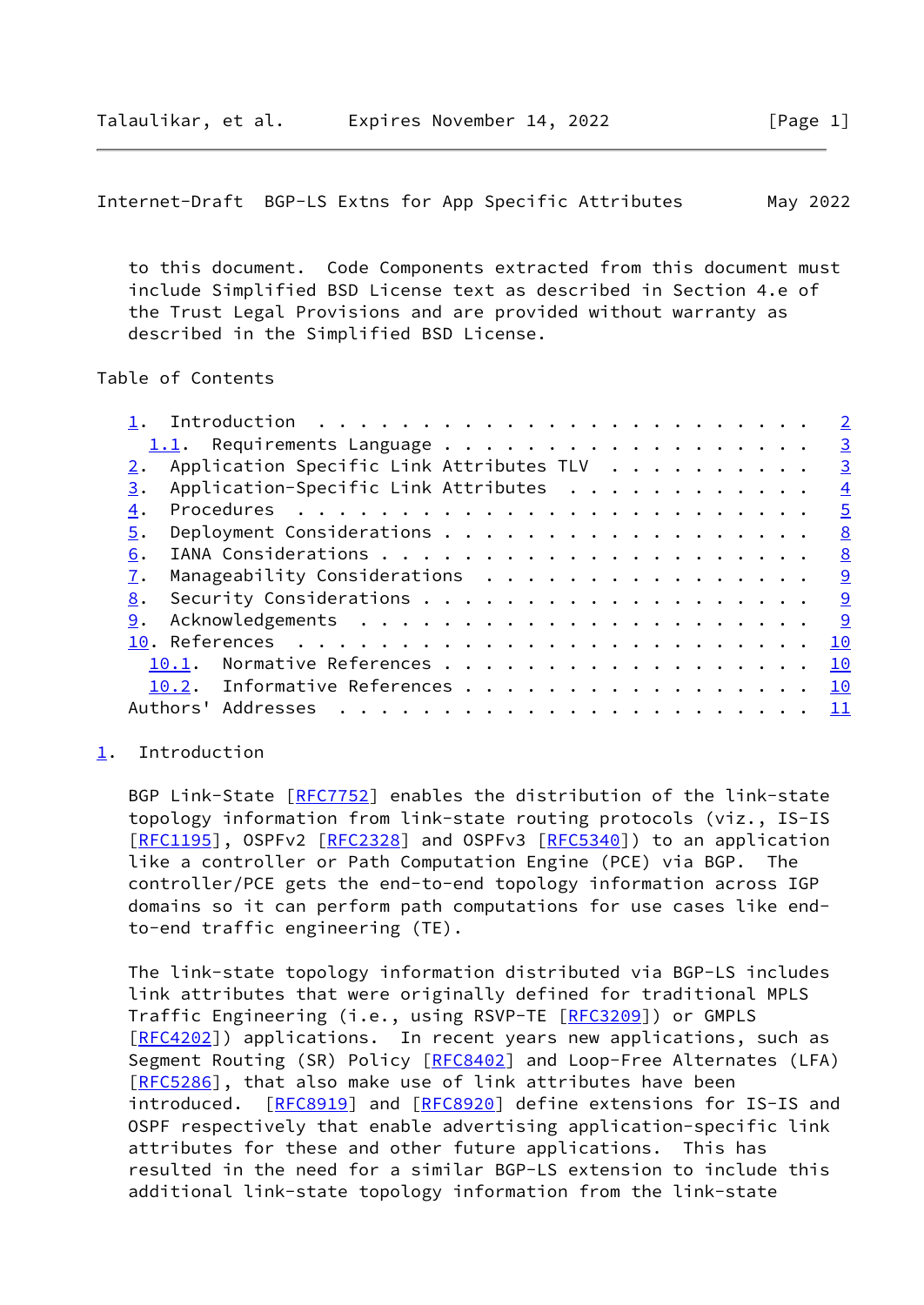routing protocols.

 This document defines the BGP-LS extensions for the advertisement of application-specific link attributes. It describes the advertisement of these link attributes as top-level TLVs (i.e., as TLVs of the BGP-

| Talaulikar, et al. | Expires November 14, 2022 | [Page 2] |
|--------------------|---------------------------|----------|
|                    |                           |          |

<span id="page-2-1"></span>Internet-Draft BGP-LS Extns for App Specific Attributes May 2022

 LS Attribute) and as sub-TLVs of the new (top-level) Application Specific Link Attributes TLV. The document also describes the procedures for the advertisement of these attributes from the underlying IGPs and discusses their deployment aspects.

<span id="page-2-0"></span>[1.1](#page-2-0). Requirements Language

 The key words "MUST", "MUST NOT", "REQUIRED", "SHALL", "SHALL NOT", "SHOULD", "SHOULD NOT", "RECOMMENDED", "NOT RECOMMENDED", "MAY", and "OPTIONAL" in this document are to be interpreted as described in [BCP](https://datatracker.ietf.org/doc/pdf/bcp14) [14](https://datatracker.ietf.org/doc/pdf/bcp14) [[RFC2119\]](https://datatracker.ietf.org/doc/pdf/rfc2119) [\[RFC8174](https://datatracker.ietf.org/doc/pdf/rfc8174)] when, and only when, they appear in all capitals, as shown here.

<span id="page-2-2"></span>[2](#page-2-2). Application Specific Link Attributes TLV

 The BGP-LS [[RFC7752\]](https://datatracker.ietf.org/doc/pdf/rfc7752) specifies the Link Network Layer Reachability Information (NLRI) for the advertisement of links and their attributes using the BGP-LS Attribute. The Application-Specific Link Attributes (ASLA) TLV is a new optional top-level BGP-LS Attribute TLV that is introduced for Link NLRIs. It is defined such that it may act as a container for certain existing and future link attributes that require application-specific definition.

 The format of this TLV is as follows and is similar to the corresponding ASLA sub-TLVs defined for OSPF and IS-IS in [[RFC8920](https://datatracker.ietf.org/doc/pdf/rfc8920)] and [\[RFC8919](https://datatracker.ietf.org/doc/pdf/rfc8919)] respectively.

0 1 2 3 0 1 2 3 4 5 6 7 8 9 0 1 2 3 4 5 6 7 8 9 0 1 2 3 4 5 6 7 8 9 0 1 +-+-+-+-+-+-+-+-+-+-+-+-+-+-+-+-+-+-+-+-+-+-+-+-+-+-+-+-+-+-+-+-+ | Type | Length | +-+-+-+-+-+-+-+-+-+-+-+-+-+-+-+-+-+-+-+-+-+-+-+-+-+-+-+-+-+-+-+-+ | SABM Length | UDABM Length | Reserved | +-+-+-+-+-+-+-+-+-+-+-+-+-+-+-+-+-+-+-+-+-+-+-+-+-+-+-+-+-+-+-+-+ | Standard Application Identifier Bit Mask (variable) // +-+-+-+-+-+-+-+-+-+-+-+-+-+-+-+-+-+-+-+-+-+-+-+-+-+-+-+-+-+-+-+-+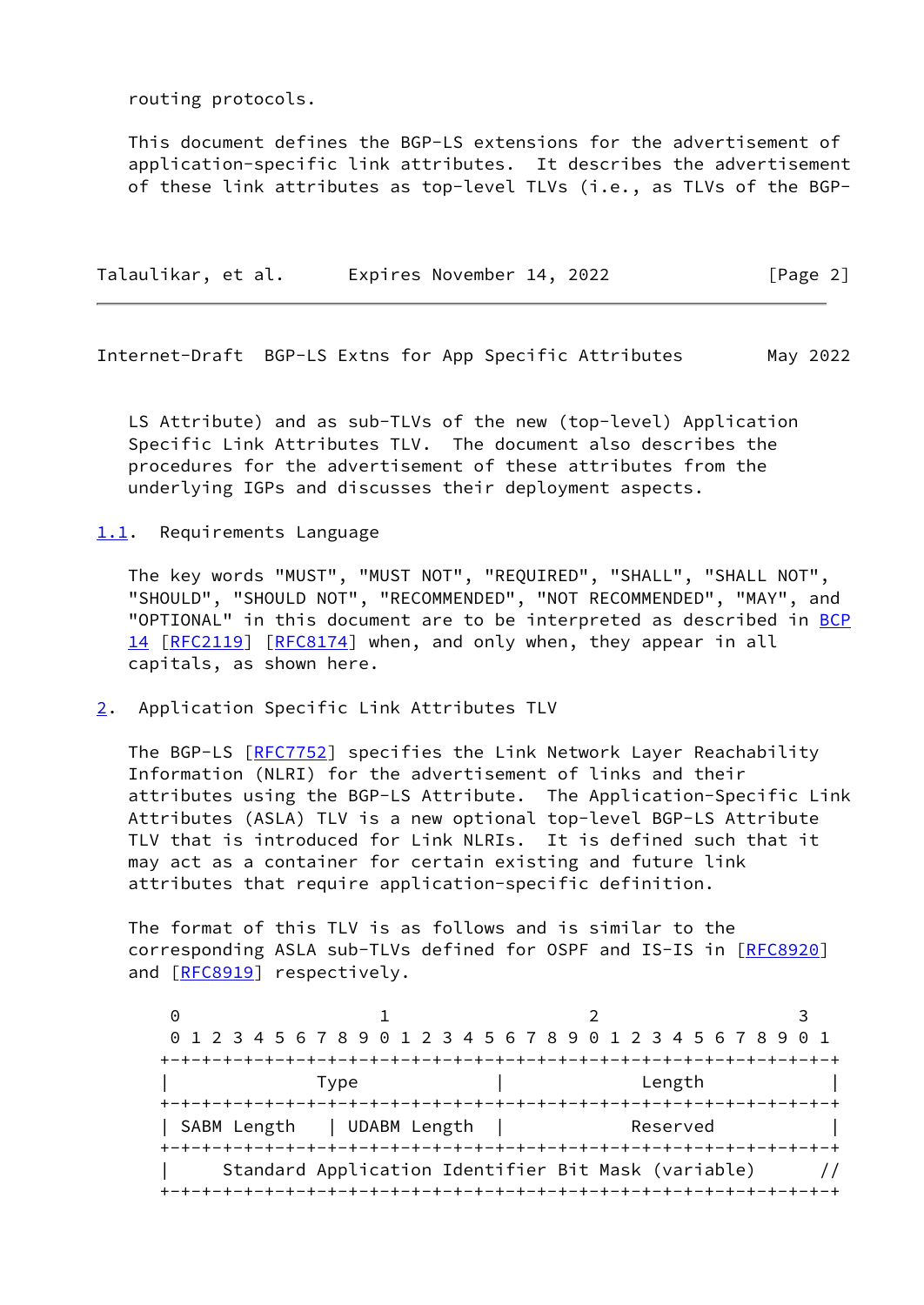| User-Defined Application Identifier Bit Mask (variable) // +-+-+-+-+-+-+-+-+-+-+-+-+-+-+-+-+-+-+-+-+-+-+-+-+-+-+-+-+-+-+-+-+ Link Attribute sub-TLVs  $\frac{1}{1}$ +-+-+-+-+-+-+-+-+-+-+-+-+-+-+-+-+-+-+-+-+-+-+-+-+-+-+-+-+-+-+-+-+

Figure 1: Application-Specific Link Attributes TLV

where:

- o Type: 1122
- o Length: variable.

| Talaulikar, et al. | Expires November 14, 2022 | [Page 3] |
|--------------------|---------------------------|----------|
|--------------------|---------------------------|----------|

<span id="page-3-0"></span>Internet-Draft BGP-LS Extns for App Specific Attributes May 2022

- o SABM Length : Standard Application Identifier Bit Mask Length in octets as defined in [\[RFC8920](https://datatracker.ietf.org/doc/pdf/rfc8920)].
- o UDABM Length : User-Defined Application Identifier Bit Mask Length in octets as defined in [[RFC8920\]](https://datatracker.ietf.org/doc/pdf/rfc8920).
- o Standard Application Identifier Bit Mask : An optional set of bits (of size 0, 4, or 8 octets as indicated by the SABML), where each bit represents a single standard application as defined in [[RFC8919\]](https://datatracker.ietf.org/doc/pdf/rfc8919).
- o User-Defined Application Identifier Bit Mask : An optional set of bits (of size 0, 4, or 8 octets as indicated by the UDABML), where each bit represents a single user-defined application as defined in [[RFC8919](https://datatracker.ietf.org/doc/pdf/rfc8919)].
- o Link Attribute sub-TLVs : BGP-LS Attribute TLVs corresponding to the Link NLRI that are application-specific (including existing ones as specified in **Section 3**) are included as sub-TLVs of the ASLA TLV.

 The semantics associated with the standard and user-defined bit masks as well as the encoding scheme for application-specific attributes are as specified in [\[RFC8920](https://datatracker.ietf.org/doc/pdf/rfc8920)].

 The ASLA TLV and its sub-TLVs can only be added to the BGP-LS Attribute associated with the Link NLRI of the node that originates the underlying IGP link attribute TLVs/sub-TLVs. The procedures for originating link attributes in the ASLA TLV from underlying IGPs are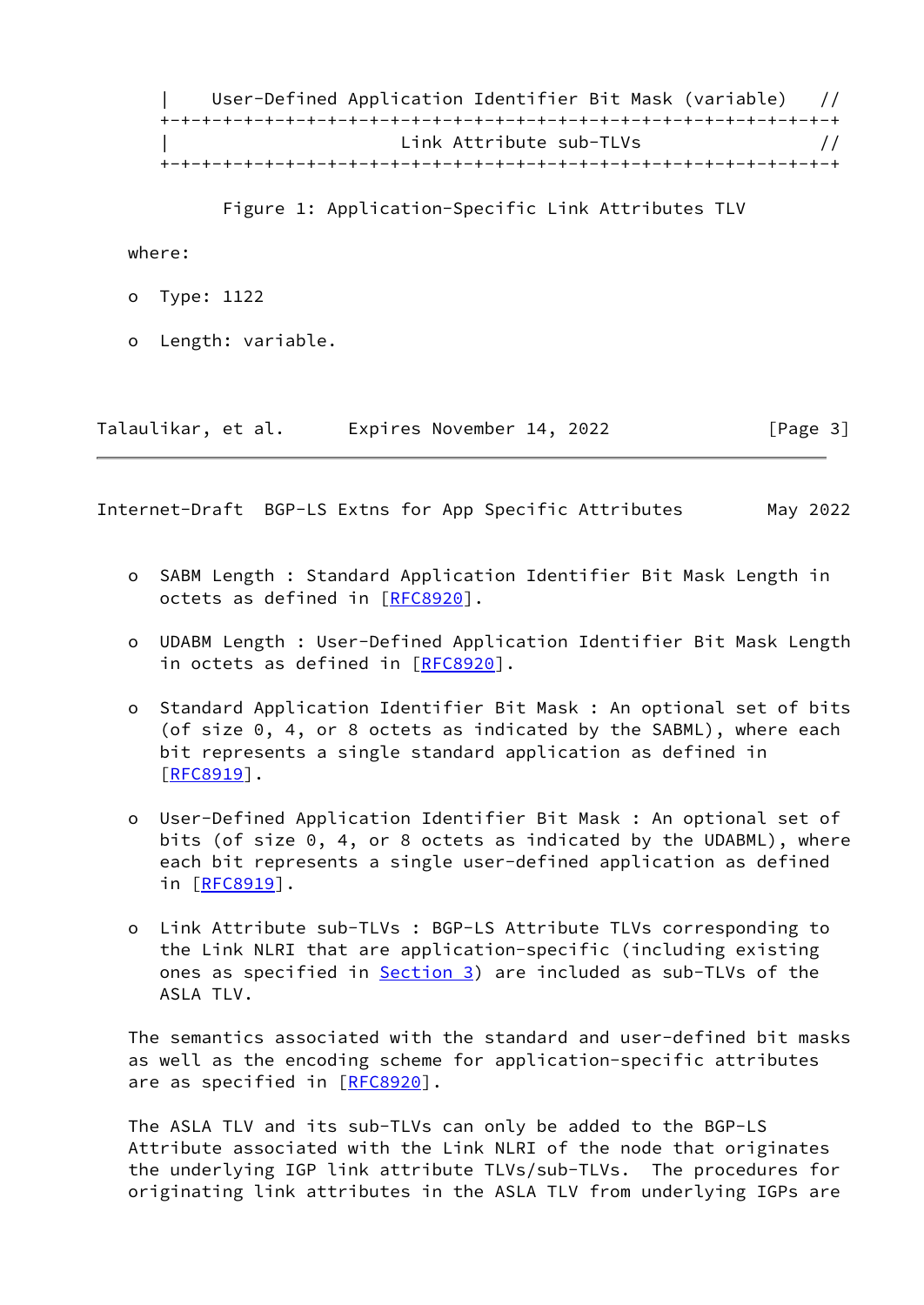specified in [Section 4](#page-5-0).

# <span id="page-4-0"></span>[3](#page-4-0). Application-Specific Link Attributes

 Several BGP-LS Attribute TLVs corresponding to the Link NLRI are defined in BGP-LS and more may be added in the future. Those attributes that have been determined to be, and advertised as application-specific in the underlying IGPs are also encoded in a similar manner in BGP-LS.

 The following table lists the currently defined BGP-LS Attributes TLVs corresponding to Link NLRI that can have application-specific semantics based on the underlying IGP specifications [\[RFC8919](https://datatracker.ietf.org/doc/pdf/rfc8919)] [\[RFC8920](https://datatracker.ietf.org/doc/pdf/rfc8920)]. These were originally defined with semantics for RSVP-TE and GMPLS applications in BGP-LS by the respective reference documents.

| Talaulikar, et al. | Expires November 14, 2022 | [Page 4] |
|--------------------|---------------------------|----------|
|--------------------|---------------------------|----------|

<span id="page-4-1"></span>Internet-Draft BGP-LS Extns for App Specific Attributes May 2022

| TLV Code<br>Point | Description                           | Reference<br>Document |
|-------------------|---------------------------------------|-----------------------|
| 1088              | Administrative group (color)          | [RT7752]              |
| 1092              | TE Default Metric                     | [RFC7752]             |
| 1096              | Shared Risk Link Group                | $[$ RFC7752]          |
| 1114              | Unidirectional Link Delay             | [REC8571]             |
| 1115              | Min/Max Unidirectional Link<br>Delay  | [REC8571]             |
| 1116              | Unidirectional Delay<br>Variation     | [RECS571]             |
| 1117              | Unidirectional Link Loss              | [REC8571]             |
| 1118              | Unidirectional Residual<br>Bandwidth  | [REC8571]             |
| 1119              | Unidirectional Available<br>Bandwidth | [RECS571]             |
| 1120              | Unidirectional Utilized<br>Bandwidth  | [REC8571]             |
| 1173              | Extended Administrative Group         | $\lceil$ RFC9104]     |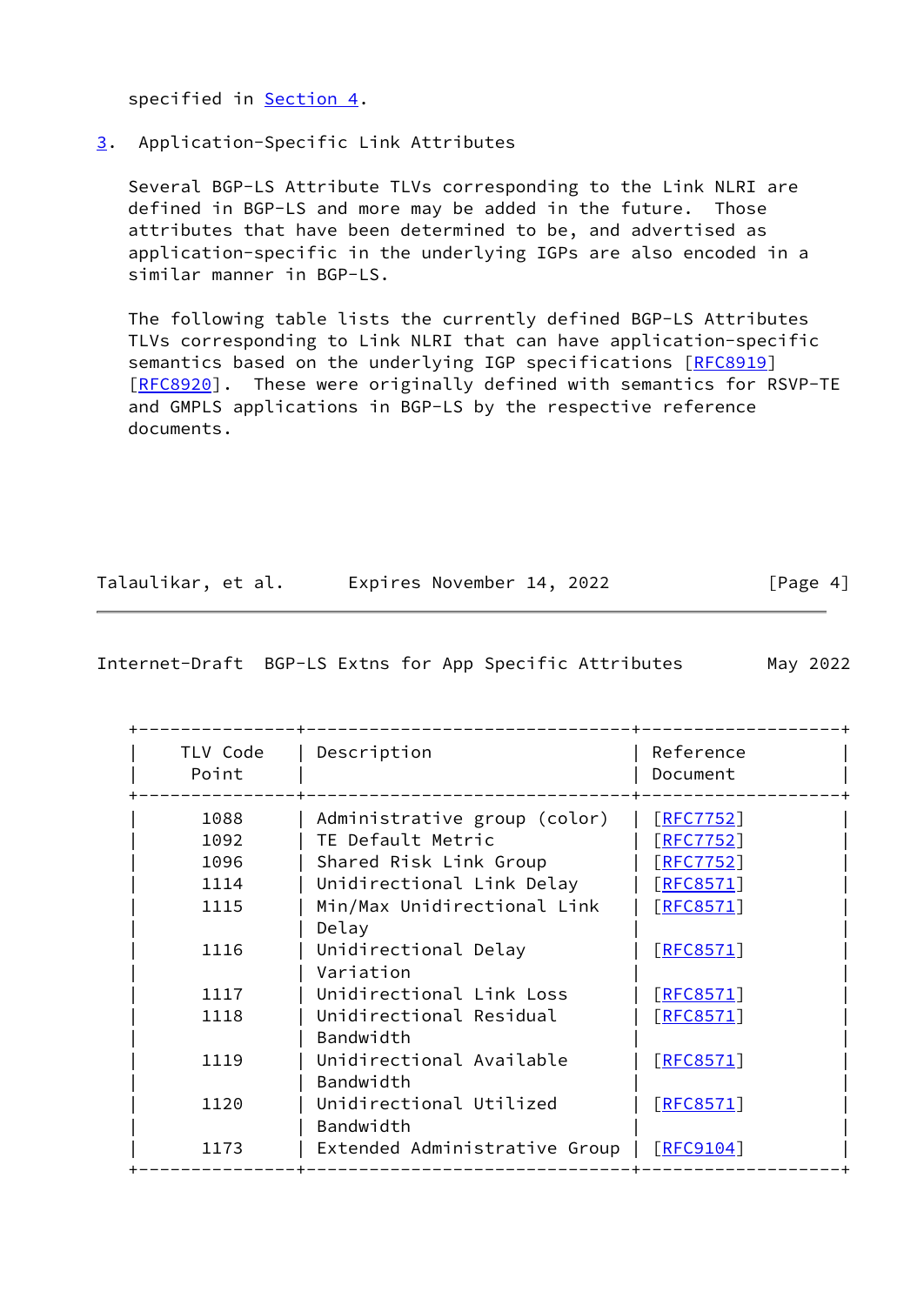Table 1: Existing BGP-LS TLVs identified as Application-Specific

 All the BGP-LS Attribute TLVs defined in the table above are REQUIRED to be advertised as a top-level TLV in the BGP-LS Attribute for carrying link attributes specific to RSVP-TE.

 BGP-LS Attribute TLVs corresponding to Link NLRI that are identified as application-specific are REQUIRED to be encoded within an ASLA TLV.

 Link attributes that do not have application-specific semantics MUST NOT be advertised within the ASLA TLV.

 When the same application-specific link attributes are advertised both within the ASLA TLV and as top-level TLVs in the BGP-LS Attribute, the attributes advertised within the ASLA TLV take precedence for the applications indicated in the ASLA TLV encoding.

<span id="page-5-0"></span>[4](#page-5-0). Procedures

 The BGP-LS originator learns of the association of an application specific attribute to one or more applications from the underlying IGP protocol LSA/LSPs from which it is advertising the topology information. [[RFC8920](https://datatracker.ietf.org/doc/pdf/rfc8920)] and [\[RFC8919](https://datatracker.ietf.org/doc/pdf/rfc8919)] specify the mechanisms for advertising application-specific link attributes in OSPF and IS-IS respectively.

| Talaulikar, et al.<br>[Page 5]<br>Expires November 14, 2022 |  |
|-------------------------------------------------------------|--|
|-------------------------------------------------------------|--|

Internet-Draft BGP-LS Extns for App Specific Attributes May 2022

 Application-specific link attributes received from an IGP node without the use of ASLA encodings continue to be encoded using the respective BGP-LS top-level TLVs listed in Table 1 as specified in their respective reference documents.

 A BGP-LS originator node that is advertising link-state information from the underlying IGP using ASLA encodings determines their BGP-LS encoding based on the following rules:

 1. Application-specific link attributes received from an OSPF node using ASLA sub-TLV or from an IS-IS node using either ASLA sub- TLV or ASLA SRLG TLV MUST be encoded in the BGP-LS ASLA TLV as sub-TLVs. Exceptions to this rule are specified in (2)(F) and  $(2)(G)$  below.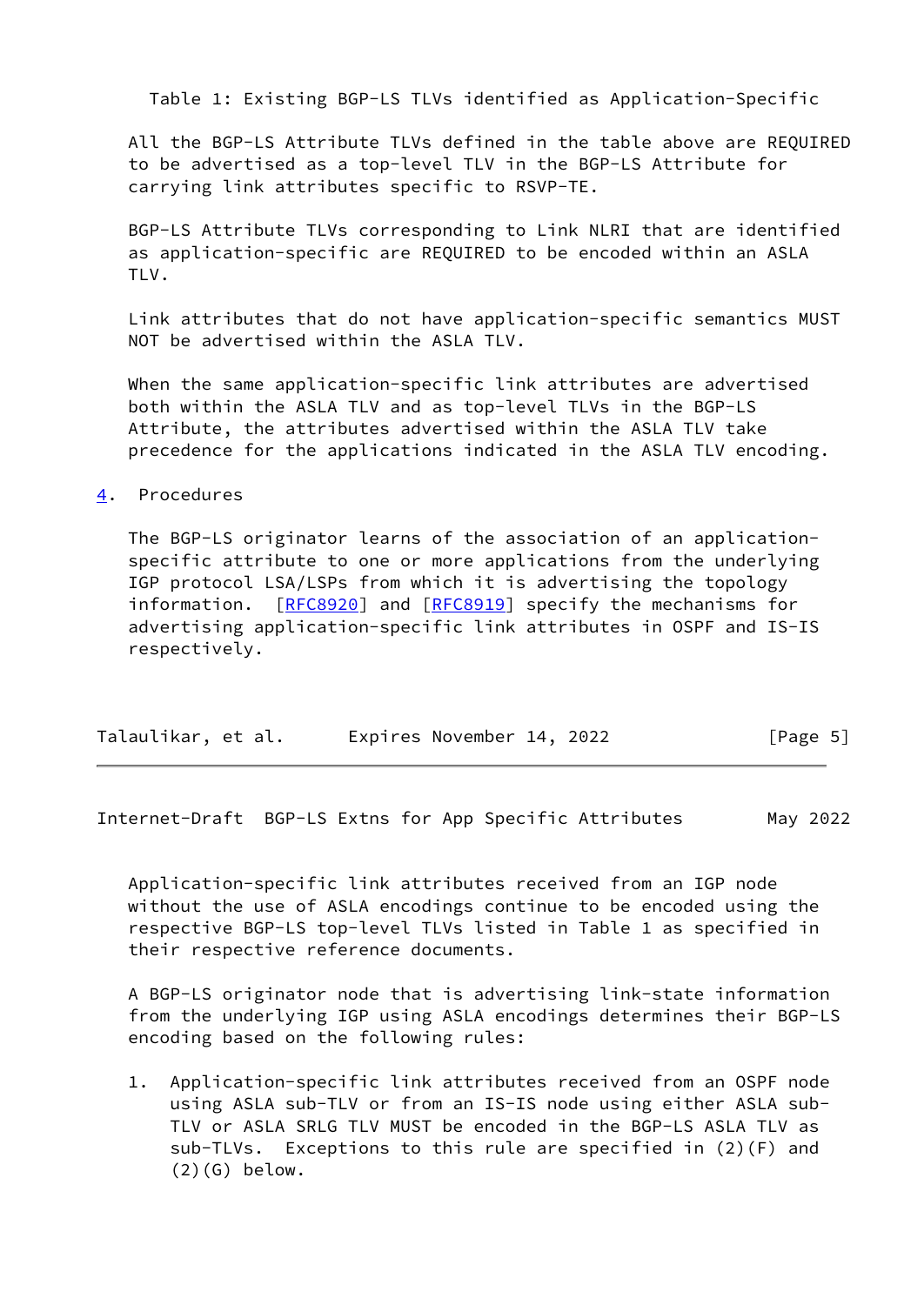- 2. In the case of IS-IS, the following specific procedures are to be followed:
	- A. When application-specific link attributes are received from a node with the L bit set in the ASLA sub-TLV and application bits other than RSVP-TE are set in the application bit masks then the application-specific link attributes advertised in the corresponding legacy IS-IS TLVs/sub-TLVs MUST be encoded within the BGP-LS ASLA TLV as sub-TLVs with the application bits, other than the RSVP-TE bit, copied from the IS-IS ASLA sub-TLV. The link attributes advertised in the legacy IS-IS TLVs/sub-TLVs are also advertised in BGP-LS top-level TLVs as per [\[RFC7752](https://datatracker.ietf.org/doc/pdf/rfc7752)] [[RFC8571](https://datatracker.ietf.org/doc/pdf/rfc8571)] [\[RFC9104](https://datatracker.ietf.org/doc/pdf/rfc9104)]. The same procedure also applies for the advertisement of the SRLG values from the IS- IS ASLA SRLG TLV.
	- B. When the ASLA sub-TLV has the RSVP-TE application bit set, then the link attributes for the corresponding ASLA sub-TLV MUST be encoded using the respective BGP-LS top-level TLVs as per [\[RFC7752](https://datatracker.ietf.org/doc/pdf/rfc7752)] [[RFC8571](https://datatracker.ietf.org/doc/pdf/rfc8571)] [\[RFC9104](https://datatracker.ietf.org/doc/pdf/rfc9104)]. Similarly, when the ASLA SRLG TLV has the RSVP-TE application bit set, then the SRLG values within it MUST be encoded using the top-level BGP-LS SRLG TLV (1096) as per [\[RFC7752](https://datatracker.ietf.org/doc/pdf/rfc7752)].
	- C. The SRLGs advertised in IS-IS SRLG ASLA TLVs and the other link attributes advertised in IS-IS ASLA sub-TLVs are REQUIRED to be collated, on a per-application basis, for all applications that have their bit set in the SABM/UDABM in at least one of the aforementioned TLV types. When performing this collation, only the TLVs with the application's bit set in SABM/UDABM MUST be used when such TLVs are available from either TLV types. If the bit for an application is set in the SABM/UDABM of only one of the TLV types, then the

| Talaulikar, et al. | Expires November 14, 2022 | [Page 6] |
|--------------------|---------------------------|----------|
|--------------------|---------------------------|----------|

 attributes from the other TLV type with zero-length application bit mask MUST be also collated for that application, if such TLV is available. Such collated link attributes are advertised in a per-application instance of the BGP-LS ASLA TLV.

 D. If the resulting set of collated link attributes and SRLG values is common across multiple applications, they MAY be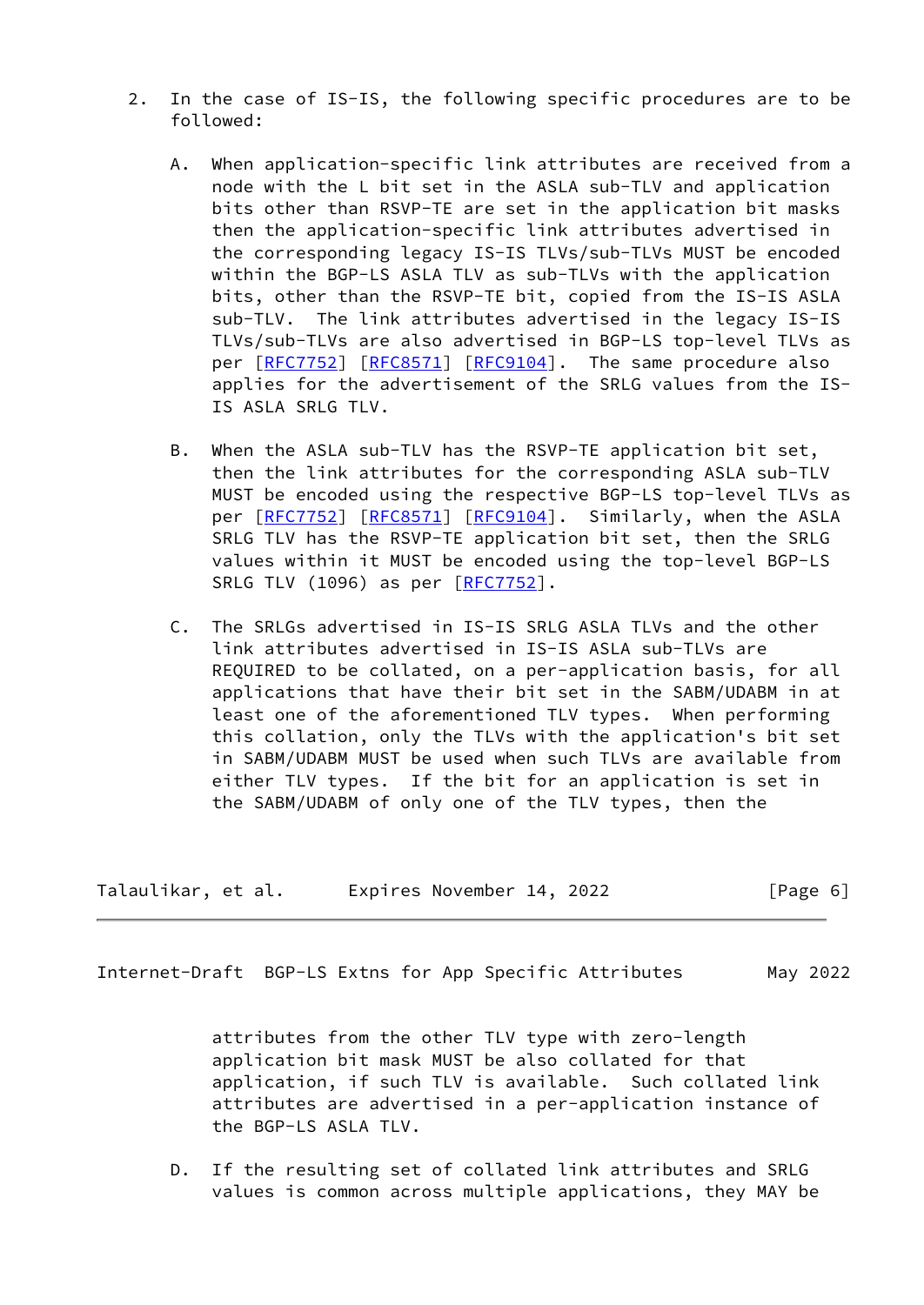advertised in a common BGP-LS ASLA TLV instance where the bits for all such applications would be set in the application bit mask.

- E. Both the SRLG values from IS-IS ASLA SRLG TLVs and the link attributes from IS-IS ASLA sub-TLVs, with the zero-length application bit mask, MUST be advertised into a BGP-LS ASLA TLV with a zero-length application bit mask, independent of the collation described above.
- F. [\[RFC8919](https://datatracker.ietf.org/doc/pdf/rfc8919)] allows the advertisement of the Maximum Link Bandwidth within an ASLA sub-TLV even though it is not an application-specific attribute. However, when originating the Maximum Link Bandwidth into BGP-LS, the attribute MUST be encoded only in the top-level BGP-LS Maximum Link Bandwidth TLV (1089) and MUST NOT be advertised within the BGP-LS ASLA TLV.
- G. [\[RFC8919](https://datatracker.ietf.org/doc/pdf/rfc8919)] also allows the advertisement of the Maximum Reservable Link Bandwidth and the Unreserved Bandwidth within an ASLA sub-TLV even though these attributes are specific to RSVP-TE application. However, when originating the Maximum Reservable Link Bandwidth and Unreserved Bandwidth into BGP- LS, these attributes MUST be encoded only in the BGP-LS top level Maximum Reservable Link Bandwidth TLV (1090) and Unreserved Bandwidth TLV (1091) respectively and not within the BGP-LS ASLA TLV.

 These rules ensure that a BGP-LS originator performs the advertisement for all application-specific link attributes from the IGP nodes that support or do not support the ASLA extension. Furthermore, it also ensures that the top-level BGP-LS TLVs defined for RSVP-TE and GMPLS applications continue to be used for advertisement of their application-specific attributes.

 A BGP-LS speaker would normally advertise all the application specific link attributes corresponding to RSVP-TE and GMPLS applications as existing top-level BGP-LS TLVs while for other applications they are encoded in ASLA TLV(s) with appropriate applicable bit mask setting. The application-specific attribute

Talaulikar, et al. Expires November 14, 2022 [Page 7]

<span id="page-7-0"></span>Internet-Draft BGP-LS Extns for App Specific Attributes May 2022

value received via sub-TLVs within the ASLA TLV have preference over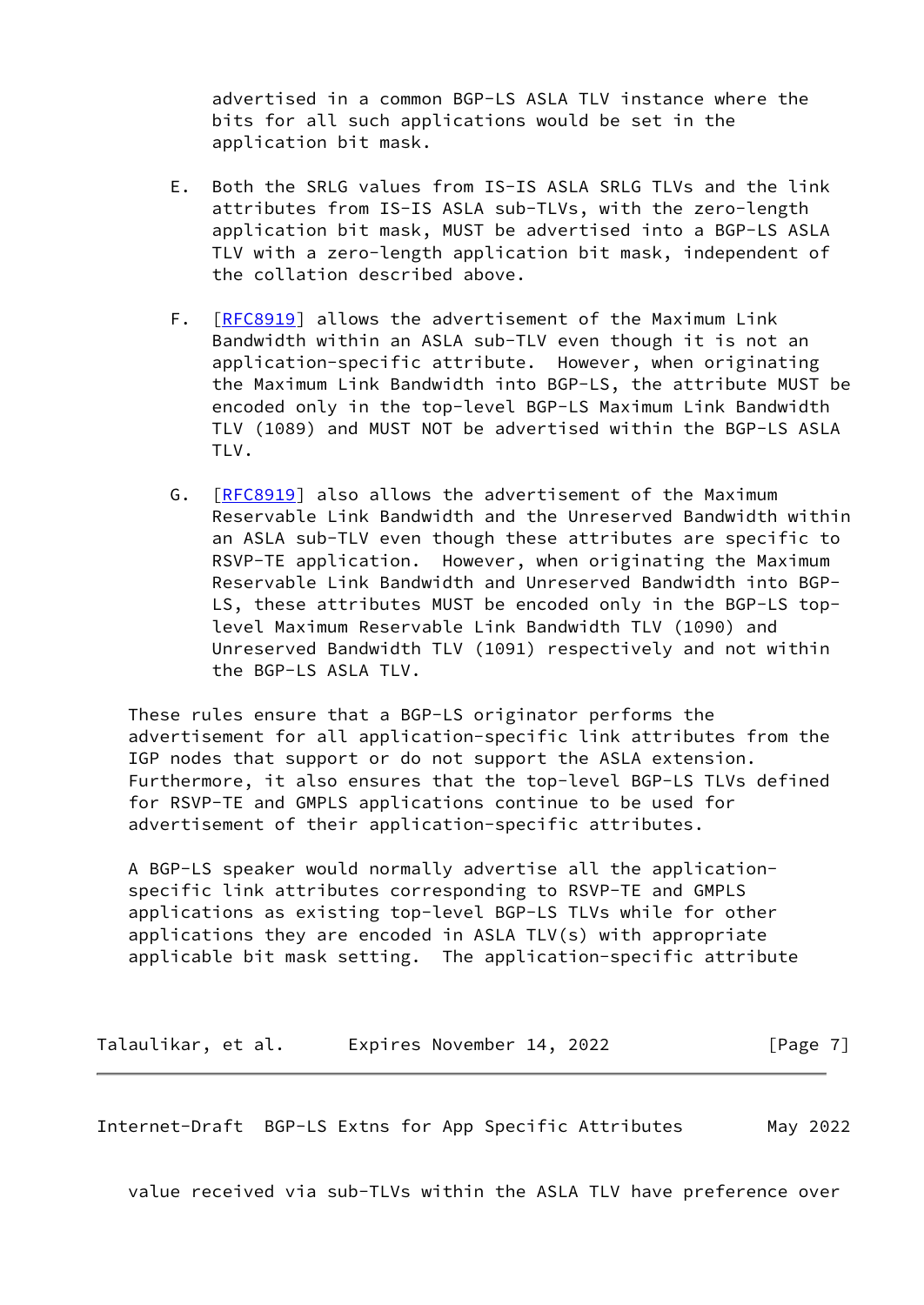the value received via the top-level TLVs.

## <span id="page-8-0"></span>[5](#page-8-0). Deployment Considerations

 BGP-LS sources the link-state topology information (including the extensions introduced by this document) from the underlying link state IGP protocols. The various deployment aspects related to the advertisement and use of application-specific link attributes are discussed in the Deployment Considerations sections of [\[RFC8920](https://datatracker.ietf.org/doc/pdf/rfc8920)] and [\[RFC8919](https://datatracker.ietf.org/doc/pdf/rfc8919)]. The IGP backward compatibility aspects described in those documents associated with application-specific link attributes along with the BGP-LS procedures specified in this document enable backward compatibility in deployments of existing implementations of [\[RFC7752](https://datatracker.ietf.org/doc/pdf/rfc7752)] [\[RFC8571](https://datatracker.ietf.org/doc/pdf/rfc8571)] [[RFC9104](https://datatracker.ietf.org/doc/pdf/rfc9104)] for applications such as RSVP-TE, SR Policy, and LFA.

 It is recommended that nodes supporting this specification are selected as originators of BGP-LS information when advertising the link-state information from the IGPs.

 BGP-LS consumers that do not support this specification can continue to use the existing top-level TLVs for link attributes for existing applications as discussed above. They would, however, not be able to support neither the application-specific link attributes nor newer applications that may be encoded only using the ASLA TLV.

<span id="page-8-1"></span>[6](#page-8-1). IANA Considerations

 IANA has assigned, through the early allocation process, the following code-point from the "BGP-LS Node Descriptor, Link Descriptor, Prefix Descriptor, and Attribute TLVs" registry. This document requests that the allocation be made permanent. The column "IS-IS TLV/Sub-TLV" defined in the registry does not require any value and should be left empty.

| Code Point | Description                                          | Reference |
|------------|------------------------------------------------------|-----------|
| 1122       | Application-Specific Link Attributes   this document |           |

|  |  | Table 2: ASLA TLV Code-Point Allocation |  |
|--|--|-----------------------------------------|--|
|--|--|-----------------------------------------|--|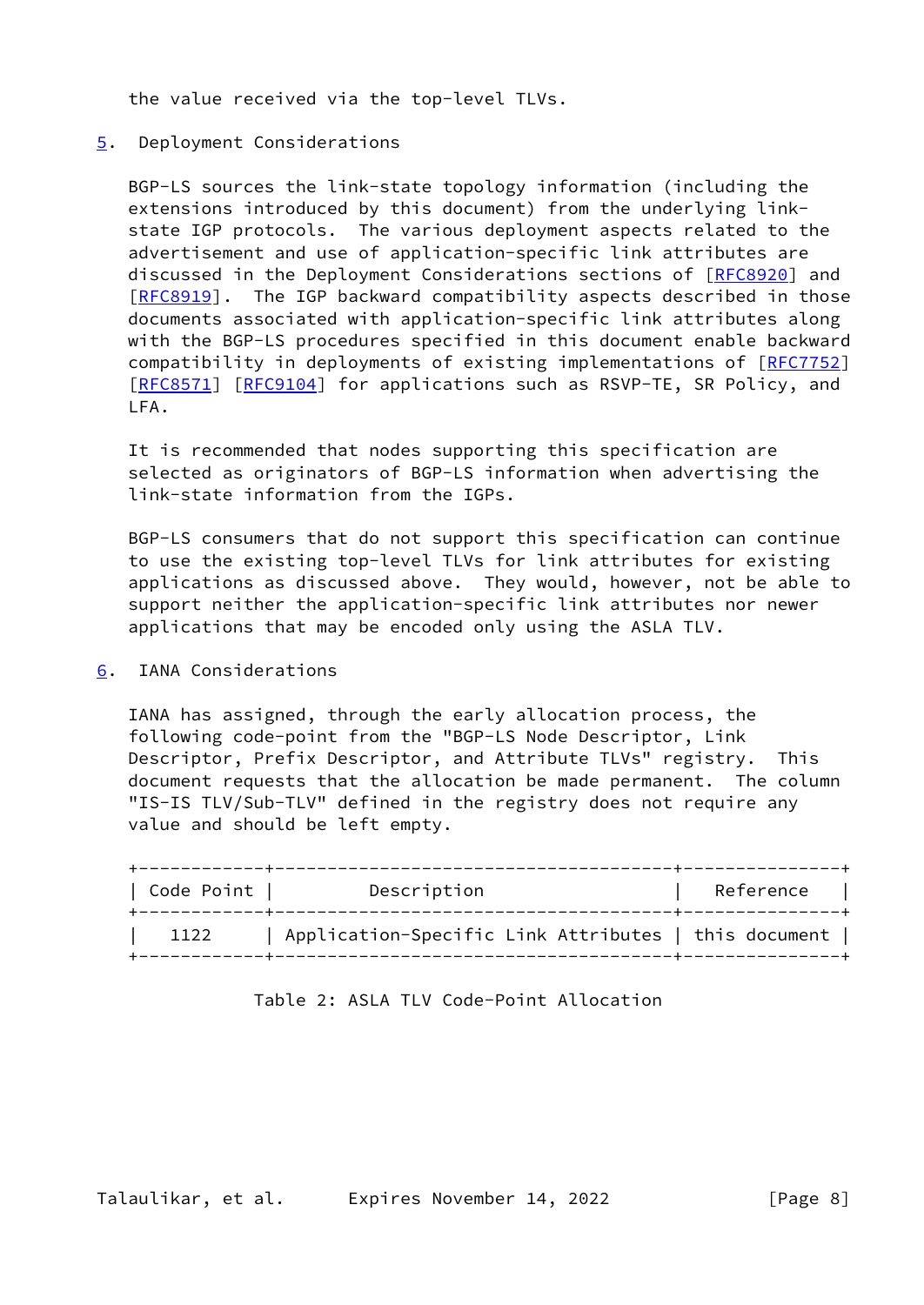## <span id="page-9-1"></span><span id="page-9-0"></span>[7](#page-9-0). Manageability Considerations

 The new protocol extensions introduced in this document augment the existing IGP topology information defined in [\[RFC7752](https://datatracker.ietf.org/doc/pdf/rfc7752)]. Procedures and protocol extensions defined in this document do not affect the BGP protocol operations and management other than as discussed in the Manageability Considerations section of [\[RFC7752](https://datatracker.ietf.org/doc/pdf/rfc7752)]. Specifically, the malformed NLRIs attribute tests in the Fault Management section of [\[RFC7752](https://datatracker.ietf.org/doc/pdf/rfc7752)] now encompasses the BGP-LS TLVs defined in this document.

 The extensions specified in this document do not specify any new configuration or monitoring aspects in BGP or BGP-LS. The specification of BGP models is an ongoing work based on [\[I-D.ietf-idr-bgp-model](#page-11-2)].

<span id="page-9-2"></span>[8](#page-9-2). Security Considerations

 Security considerations for acquiring and distributing BGP-LS information are discussed in [\[RFC7752](https://datatracker.ietf.org/doc/pdf/rfc7752)].

 The TLVs introduced in this document are used to propagate the application-specific link attributes IGP extensions defined in [\[RFC8919](https://datatracker.ietf.org/doc/pdf/rfc8919)] and [[RFC8920](https://datatracker.ietf.org/doc/pdf/rfc8920)]. It is assumed that the IGP instances originating these TLVs will support all the required security (as described in [\[RFC8919](https://datatracker.ietf.org/doc/pdf/rfc8919)] and [[RFC8920\]](https://datatracker.ietf.org/doc/pdf/rfc8920)) to prevent any security issues when propagating the TLVs into BGP-LS.

 This document defines a new way to advertise link attributes. Tampering with the information defined in this document may affect applications using it, including impacting traffic engineering, which uses various link attributes for its path computation. As the advertisements defined in this document limit the scope to specific applications, the impact of tampering is similarly limited in scope. The advertisement of the link attribute information defined in this document presents no significant additional risk beyond that associated with the existing link attribute information already supported in [\[RFC7752](https://datatracker.ietf.org/doc/pdf/rfc7752)].

<span id="page-9-3"></span>[9](#page-9-3). Acknowledgements

 The authors would like to thank Les Ginsberg, Baalajee S, Amalesh Maity, Acee Lindem, Keyur Patel, Paul Wouters, Rudy Selderslaghs, and Kristy Paine for their review and feedback on this document. The authors would also like to thank Alvaro Retana for his very detailed AD review and comments for improving this document.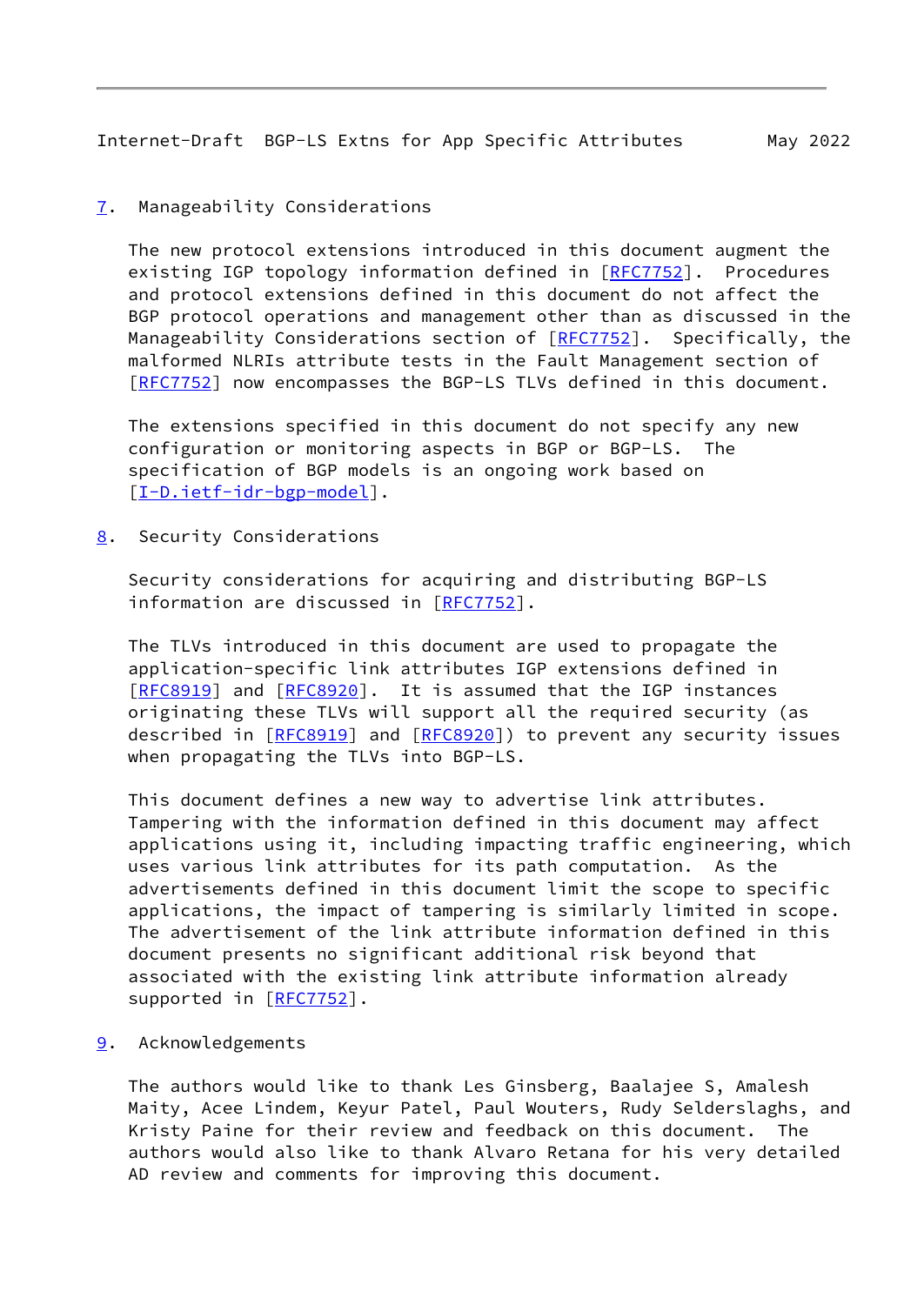#### <span id="page-10-1"></span><span id="page-10-0"></span>[10.](#page-10-0) References

<span id="page-10-2"></span>[10.1](#page-10-2). Normative References

- [RFC2119] Bradner, S., "Key words for use in RFCs to Indicate Requirement Levels", [BCP 14](https://datatracker.ietf.org/doc/pdf/bcp14), [RFC 2119](https://datatracker.ietf.org/doc/pdf/rfc2119), DOI 10.17487/RFC2119, March 1997, <[https://www.rfc-editor.org/info/rfc2119>](https://www.rfc-editor.org/info/rfc2119).
- [RFC7752] Gredler, H., Ed., Medved, J., Previdi, S., Farrel, A., and S. Ray, "North-Bound Distribution of Link-State and Traffic Engineering (TE) Information Using BGP", [RFC 7752,](https://datatracker.ietf.org/doc/pdf/rfc7752) DOI 10.17487/RFC7752, March 2016, <[https://www.rfc-editor.org/info/rfc7752>](https://www.rfc-editor.org/info/rfc7752).
- [RFC8174] Leiba, B., "Ambiguity of Uppercase vs Lowercase in [RFC](https://datatracker.ietf.org/doc/pdf/rfc2119) [2119](https://datatracker.ietf.org/doc/pdf/rfc2119) Key Words", [BCP 14](https://datatracker.ietf.org/doc/pdf/bcp14), [RFC 8174,](https://datatracker.ietf.org/doc/pdf/rfc8174) DOI 10.17487/RFC8174, May 2017, [<https://www.rfc-editor.org/info/rfc8174](https://www.rfc-editor.org/info/rfc8174)>.
- [RFC8571] Ginsberg, L., Ed., Previdi, S., Wu, Q., Tantsura, J., and C. Filsfils, "BGP - Link State (BGP-LS) Advertisement of IGP Traffic Engineering Performance Metric Extensions", [RFC 8571,](https://datatracker.ietf.org/doc/pdf/rfc8571) DOI 10.17487/RFC8571, March 2019, <[https://www.rfc-editor.org/info/rfc8571>](https://www.rfc-editor.org/info/rfc8571).
- [RFC8919] Ginsberg, L., Psenak, P., Previdi, S., Henderickx, W., and J. Drake, "IS-IS Application-Specific Link Attributes", [RFC 8919,](https://datatracker.ietf.org/doc/pdf/rfc8919) DOI 10.17487/RFC8919, October 2020, <[https://www.rfc-editor.org/info/rfc8919>](https://www.rfc-editor.org/info/rfc8919).
- [RFC8920] Psenak, P., Ed., Ginsberg, L., Henderickx, W., Tantsura, J., and J. Drake, "OSPF Application-Specific Link Attributes", [RFC 8920](https://datatracker.ietf.org/doc/pdf/rfc8920), DOI 10.17487/RFC8920, October 2020, <[https://www.rfc-editor.org/info/rfc8920>](https://www.rfc-editor.org/info/rfc8920).
- [RFC9104] Tantsura, J., Wang, Z., Wu, Q., and K. Talaulikar, "Distribution of Traffic Engineering Extended Administrative Groups Using the Border Gateway Protocol - Link State (BGP-LS)", [RFC 9104](https://datatracker.ietf.org/doc/pdf/rfc9104), DOI 10.17487/RFC9104,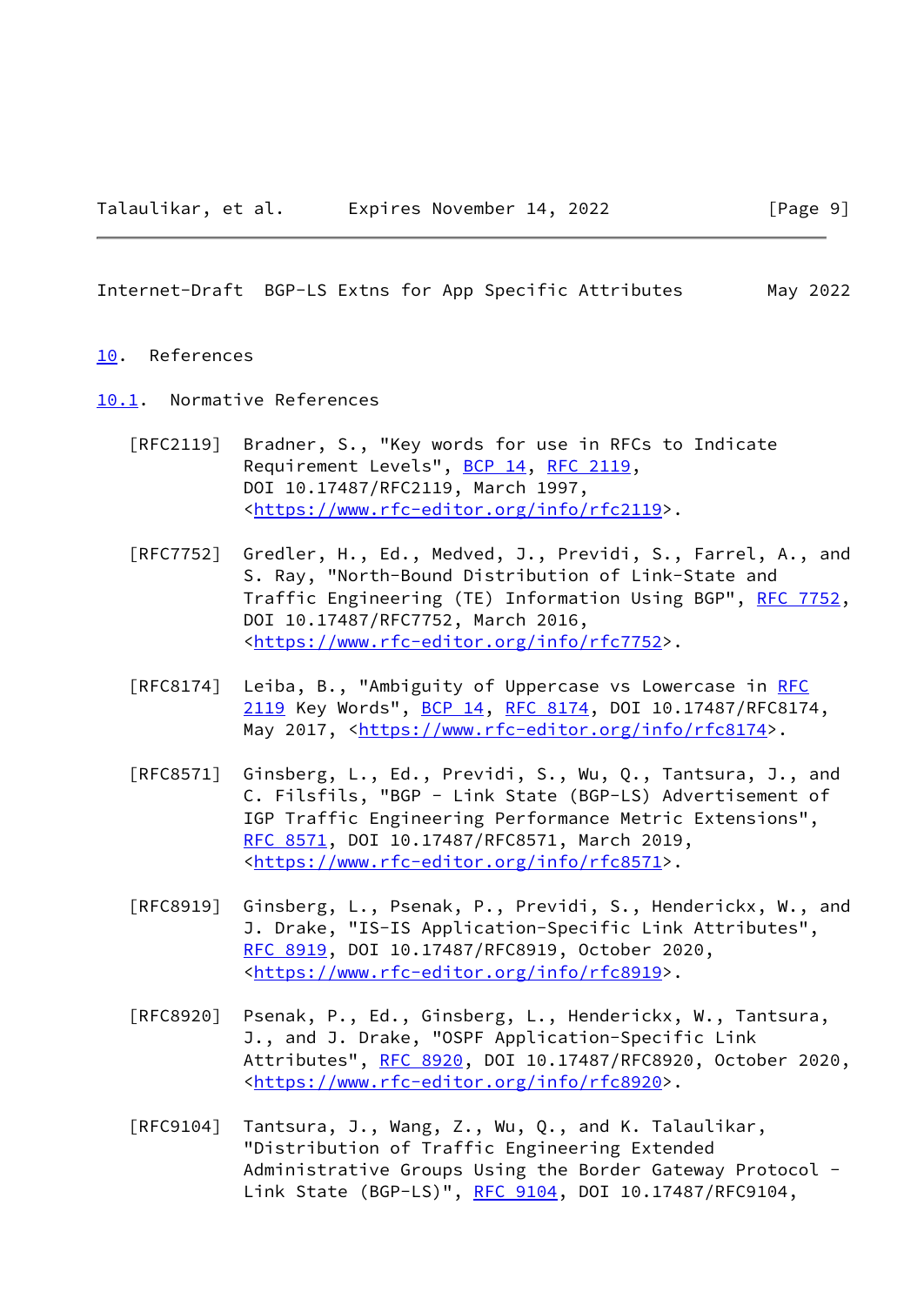August 2021, [<https://www.rfc-editor.org/info/rfc9104](https://www.rfc-editor.org/info/rfc9104)>.

## <span id="page-11-0"></span>[10.2](#page-11-0). Informative References

<span id="page-11-2"></span> [I-D.ietf-idr-bgp-model] Jethanandani, M., Patel, K., Hares, S., and J. Haas, "BGP YANG Model for Service Provider Networks", [draft-ietf-idr](https://datatracker.ietf.org/doc/pdf/draft-ietf-idr-bgp-model-13) [bgp-model-13](https://datatracker.ietf.org/doc/pdf/draft-ietf-idr-bgp-model-13) (work in progress), March 2022.

Talaulikar, et al. Expires November 14, 2022 [Page 10]

<span id="page-11-1"></span>Internet-Draft BGP-LS Extns for App Specific Attributes May 2022

- [RFC1195] Callon, R., "Use of OSI IS-IS for routing in TCP/IP and dual environments", [RFC 1195,](https://datatracker.ietf.org/doc/pdf/rfc1195) DOI 10.17487/RFC1195, December 1990, <<https://www.rfc-editor.org/info/rfc1195>>.
- [RFC2328] Moy, J., "OSPF Version 2", STD 54, [RFC 2328](https://datatracker.ietf.org/doc/pdf/rfc2328), DOI 10.17487/RFC2328, April 1998, <[https://www.rfc-editor.org/info/rfc2328>](https://www.rfc-editor.org/info/rfc2328).
- [RFC3209] Awduche, D., Berger, L., Gan, D., Li, T., Srinivasan, V., and G. Swallow, "RSVP-TE: Extensions to RSVP for LSP Tunnels", [RFC 3209](https://datatracker.ietf.org/doc/pdf/rfc3209), DOI 10.17487/RFC3209, December 2001, <[https://www.rfc-editor.org/info/rfc3209>](https://www.rfc-editor.org/info/rfc3209).
- [RFC4202] Kompella, K., Ed. and Y. Rekhter, Ed., "Routing Extensions in Support of Generalized Multi-Protocol Label Switching (GMPLS)", [RFC 4202](https://datatracker.ietf.org/doc/pdf/rfc4202), DOI 10.17487/RFC4202, October 2005, <[https://www.rfc-editor.org/info/rfc4202>](https://www.rfc-editor.org/info/rfc4202).
- [RFC5286] Atlas, A., Ed. and A. Zinin, Ed., "Basic Specification for IP Fast Reroute: Loop-Free Alternates", [RFC 5286,](https://datatracker.ietf.org/doc/pdf/rfc5286) DOI 10.17487/RFC5286, September 2008, <[https://www.rfc-editor.org/info/rfc5286>](https://www.rfc-editor.org/info/rfc5286).
- [RFC5340] Coltun, R., Ferguson, D., Moy, J., and A. Lindem, "OSPF for IPv6", [RFC 5340](https://datatracker.ietf.org/doc/pdf/rfc5340), DOI 10.17487/RFC5340, July 2008, <[https://www.rfc-editor.org/info/rfc5340>](https://www.rfc-editor.org/info/rfc5340).
- [RFC8402] Filsfils, C., Ed., Previdi, S., Ed., Ginsberg, L., Decraene, B., Litkowski, S., and R. Shakir, "Segment Routing Architecture", [RFC 8402](https://datatracker.ietf.org/doc/pdf/rfc8402), DOI 10.17487/RFC8402, July 2018, <<https://www.rfc-editor.org/info/rfc8402>>.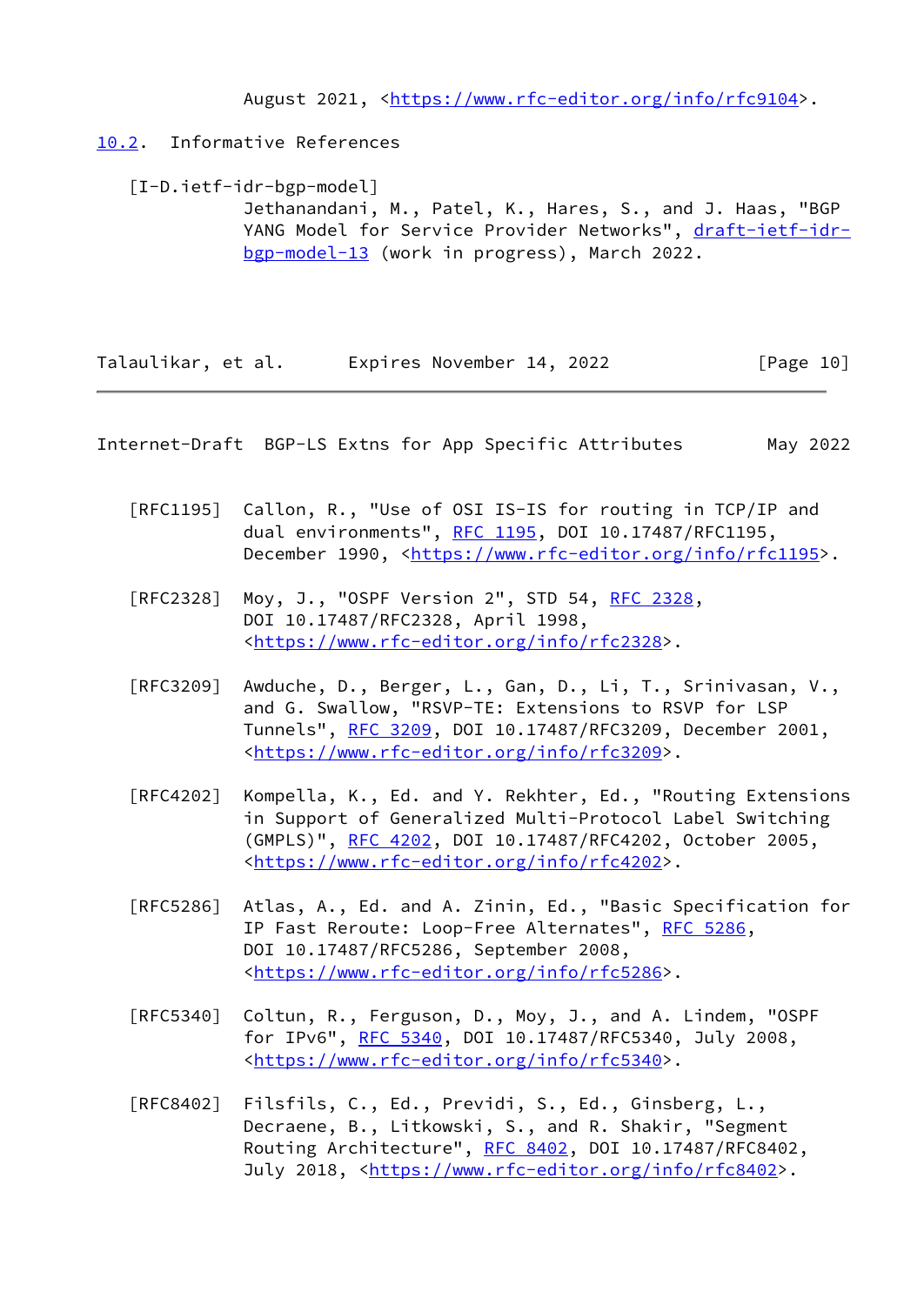Authors' Addresses Ketan Talaulikar (editor) Arrcus Inc India Email: ketant.ietf@gmail.com Peter Psenak Cisco Systems Slovakia Email: ppsenak@cisco.com

Talaulikar, et al. 
Expires November 14, 2022

[Page 11]

Internet-Draft BGP-LS Extns for App Specific Attributes May 2022

 Jeff Tantsura Microsoft

Email: jefftant.ietf@gmail.com